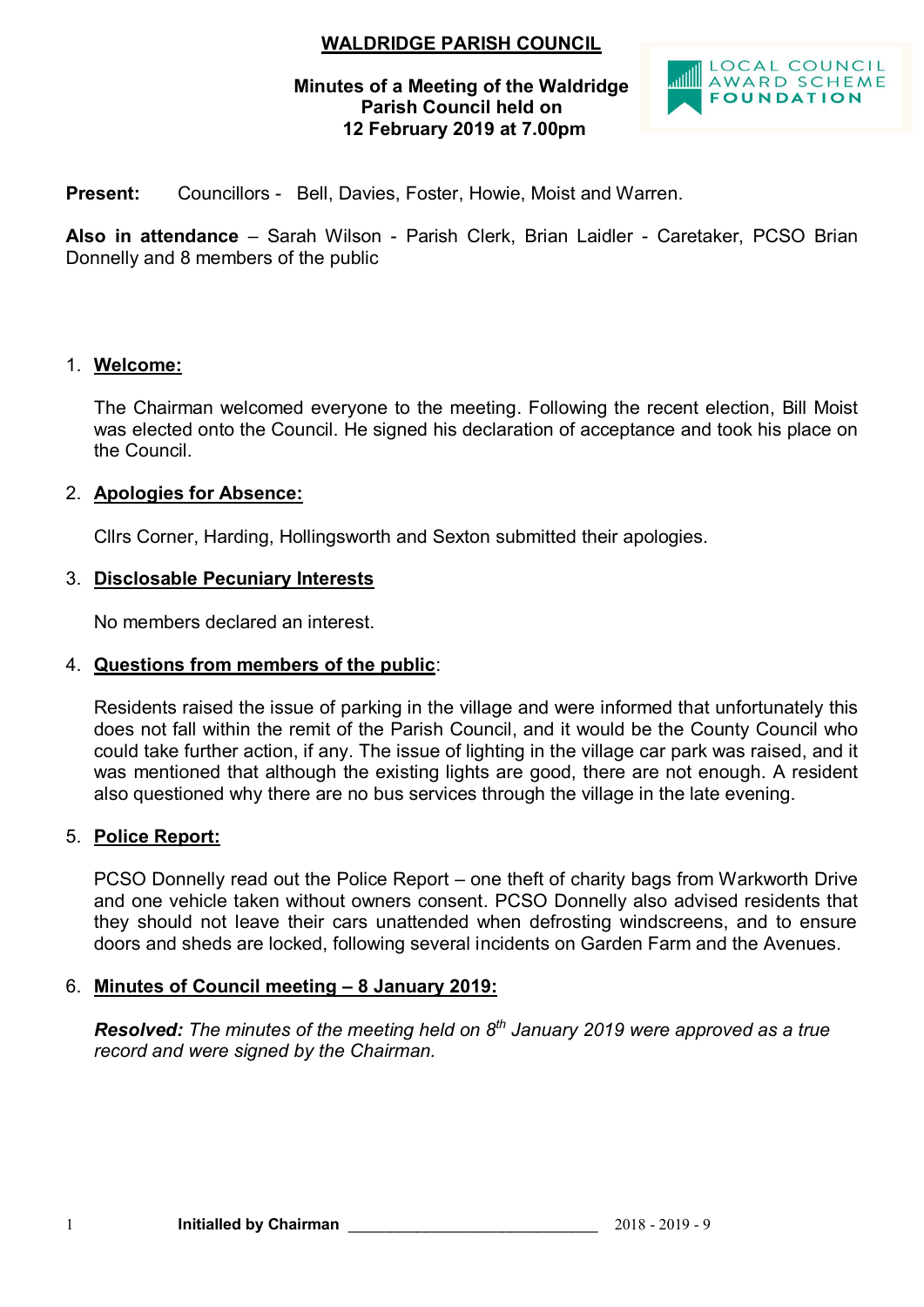### 7. **Parish matters and ongoing items**

#### a) **County Councillors report**

Cllr Bainbridge gave an update on Birch View, matter still ongoing and he is awaiting a reply.

#### *Resolved: Report noted.*

#### b) **Armed Forces Day Event**

A member of the public requested permission to hold an Armed Forces Day Event on the Millennium Green over the weekend of the  $15<sup>th</sup>$  and  $16<sup>th</sup>$  of June 2019. An overview of the event plan was given, and the organiser confirmed that they hold their own public liability insurance, and that all vendors would be required to have their own public liability insurance. The Council requested that the Clerk check with if the Parish Council's own insurers to ensure that there are no issues. The issue of parking was raised, as there is very limited parking in the area surrounding the Millennium Green. PCSO Donnelly suggested the Riverside Park as an alternative venue, however, the event organiser stated that the costs involved in hiring the Riverside Park meant that this would not be feasible. It was agreed that the event could be scaled back, and that attendees could be encouraged to walk or use public transport, and that the issue of parking would need further investigation. Cllr Bell suggested that the organiser contact the Safety Advisory Group to obtain their advice and return to the next meeting.

*Resolved: It was agreed to defer the decisions on whether to allow the Armed Forces Day event to take place, and to what extent the Parish Council should be involved in the organising of the event until the next meeting (unanimous).*

#### c) **Committees, Sub-committees and Working Groups**

The Council reviewed the current Working Groups, and in turn, discussed whether each was still required, and who the members of each would be. Also discussed was whether any of these should become official Committees, and whether any new Working Groups or Committees should be formed.

*Resolved: It was agreed that the three existing Working Groups – Waldridge Parish in Bloom, Millennium Green and Working Group – were still required, and that these should remain as Working Groups. It was agreed that 'Working Group' should be renamed and would be called Events Working Group going forward. The members list for each Working Group was confirmed as follows: Waldridge Parish in Bloom – Cllrs Bell, Foster, Howie and Sexton; Millennium Green – Cllrs Bell and Warren, and Brian Laidler; Events Working Group – Cllrs Bell, Corner and Sexton. It was agreed that no new Working Groups or Committees should be formed at present. All decisions unanimous.*

## d) **Waldridge Parish in Bloom Working Group**

As the group is waiting for further information from DCC, it was agreed that an update should be provided at the next meeting.

*Resolved: Update noted.*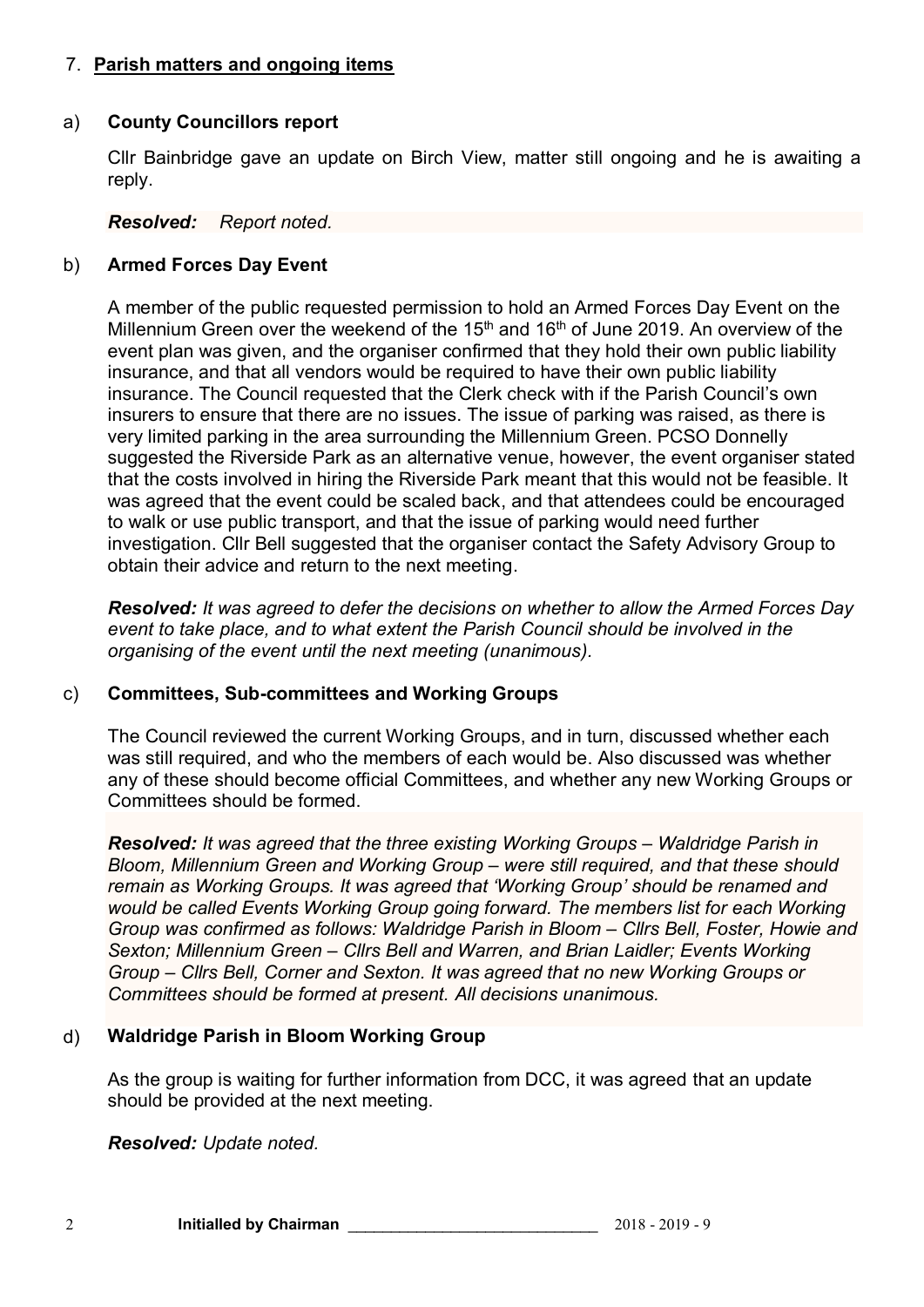# e) **Events**

The updated events plan for 2019 was discussed and it was confirmed that the dates agreed at the previous meeting have now been added. The Awards Evening was discussed, and a date agreed. It was noted that a draft events budget breakdown has not yet been created. Cllr Bell suggested that as there have been significant changes to the Events Working Group, the decisions on cinema screen providers and the mobile bar should be deferred to the next meeting to allow the new Events Working Group members time to plan. The Clerk advised that deferring these decisions could mean that suppliers would no longer be available for the current agreed date. Also discussed was the renaming of the Fun Day, which will now be called the Parish Fayre.

*Resolved: Updated events plan noted. It was agreed that the Awards Evening would take place on the 19th of November 2019. As the draft events budget breakdown has not yet been created, no decision was required. It was agreed that the Fun Day would now be called the Parish Fayre. All decision unanimous. The Council voted on whether to defer the decision on which cinema screen supplier to use, and the vote was split (Cllrs Bell, Davies and Moist in favour, Cllrs Foster, Howie and Warren against). Cllr Warren used her casting vote, and it was agreed to defer the decision until the next meeting. It was agreed to defer the decision on whether Nickynoo Mobile Bar should attend the Cinema event until the next meeting (unanimous).*

# f) **Working Group**

As she was unable to attend the meeting, Cllr Harding agreed to email the Council an update on the Ecobricks campaign and her visit to the Hermitage Academy. Cllr Davies mentioned an Environmental Task Group that may link well with the Ecobricks campaign and agreed to pass on the details to Cllr Harding.

*Resolved: Update noted. Decision on the next steps for the Ecobricks campaign deferred until the next meeting.* 

## g) **Updates from Facebook**

Prior to the meeting Cllr Harding provided an update which was read out by the Clerk. A resident had raised a concern that the same few people dominate the discussion on the Facebook group, and that as a result they feel like they are unable to voice their own opinions. Cllr Harding suggested posting a gentle reminder of the group rules.

*Resolved: Update noted.*

# h) **Millennium Green**

The Caretaker gave a verbal report – no issues to note. He then described the maintenance work that is required on the Millennium Green, and discussed the three contractors being considered, including the way in which each would carry out the maintenance work. Given their expertise, and the quality of worked previously carried out, the Council agreed to have Durham Arb carry out the maintenance work. However, as the budget for the Millennium Green is £1,000, it was agreed that this should only proceed if Durham Arb could carry out the work within budget. The Council discussed holding Millennium Green Trust meetings and agreed upon dates and times for these.

*Resolved: Update noted. It was agreed to proceed with the maintenance. It was agreed that Durham Arb should carry out the maintenance, on the condition that the cost does not exceed the £1,000 budget. It was agreed that a monthly Millennium Green Trust meeting*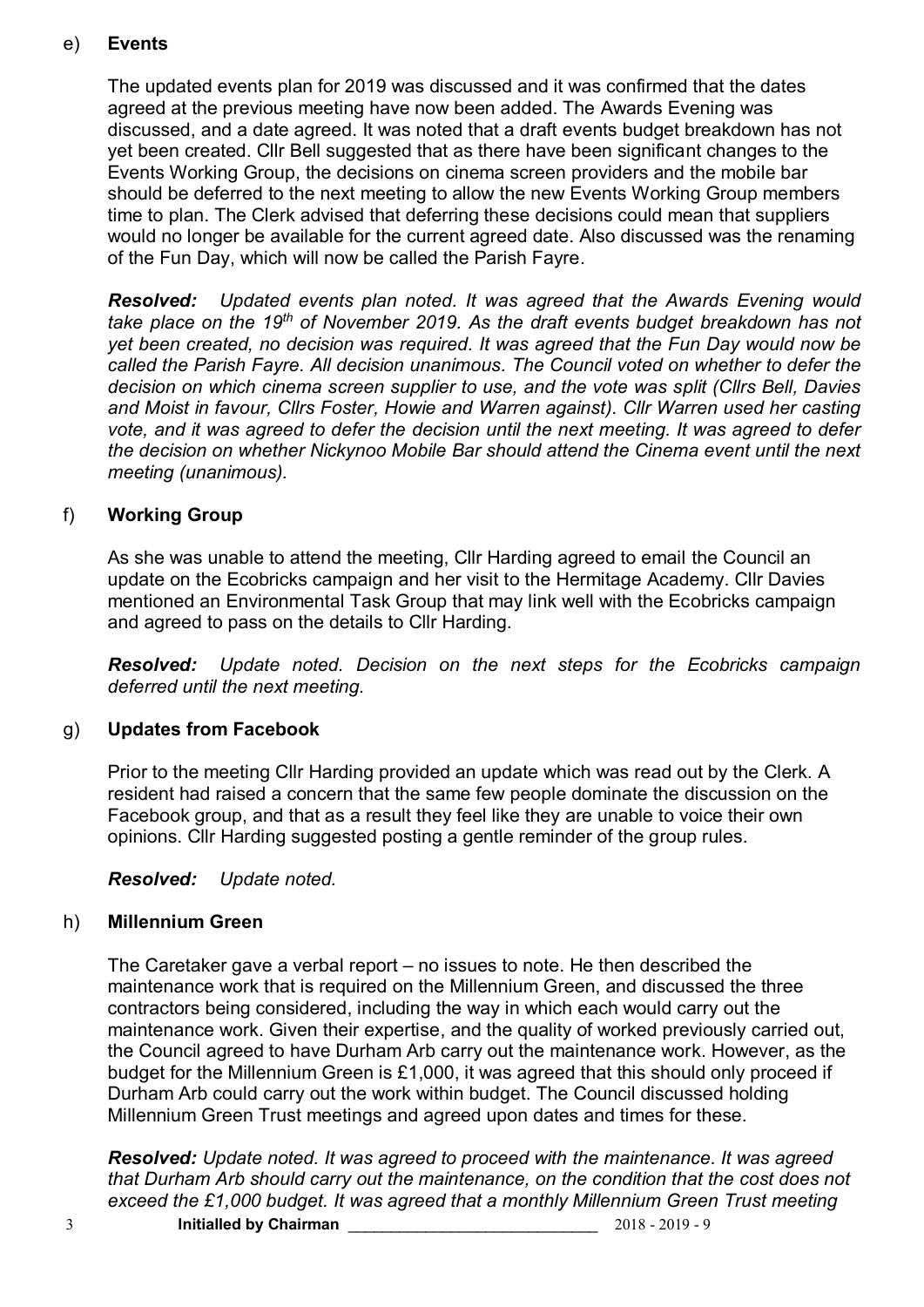*would be held, and that this would take place directly before each Parish Council Meeting, at 6:45pm. All votes unanimous.*

#### i) **Parish Council Surgeries**

The Council discussed potential dates and rotes for upcoming surgeries.

*Resolved: It was agreed that the next two surgeries would be held on the 16th of March and the 13th of April. It was agreed that Cllr Moist would attend the March surgery, and that one of the Councillors not present would also be asked to attend. It was agreed that Cllrs Davies and Warren would attend the April surgery. All votes unanimous.* 

#### j) **Quarterly Accounts**

The Clerk distributed the accounts for approval.

*Resolved: Cllr Bell signed the bank reconciliation, bank statement, petty cash and budget.*

#### k) **Bank Mandate**

The Council discussed which Councillors are currently signatories, and which additional signatories should be added. All signatories signed the bank mandate.

*Resolved: It as agreed that the Clerk should be a signatory. It was agreed that Cllrs Bell and Moist should be added as signatories. All votes unanimous.*

#### l) **Parish Rooms Heating**

The possibility of obtaining quotes for a remotely controlled heating system such as Hive or Nest was discussed. It was noted that the boiler is being serviced on Friday 15<sup>th</sup> February.

*Resolved: It was agreed that the Clerk should obtain quotes for a remotely controlled heating system (unanimous).*

## m) **Clothing collection for the homeless**

As Cllr Corner was not present, it was agreed to defer discussion on this item until the next meeting.

*Resolved: It was agreed to defer the decision on whether a clothing collection for the homeless should be organised until the next meeting (unanimous).*

#### n) **Printing monthly plan**

The Council discussed whether it would be more cost effective to continue with the HP Instant Ink monthly plan after the end of the free trial period, or to purchase cartridges as and when required.

*Resolved: It was agreed to continue with the HP Instant Ink monthly plan at a cost of £7.99 per month (unanimous).*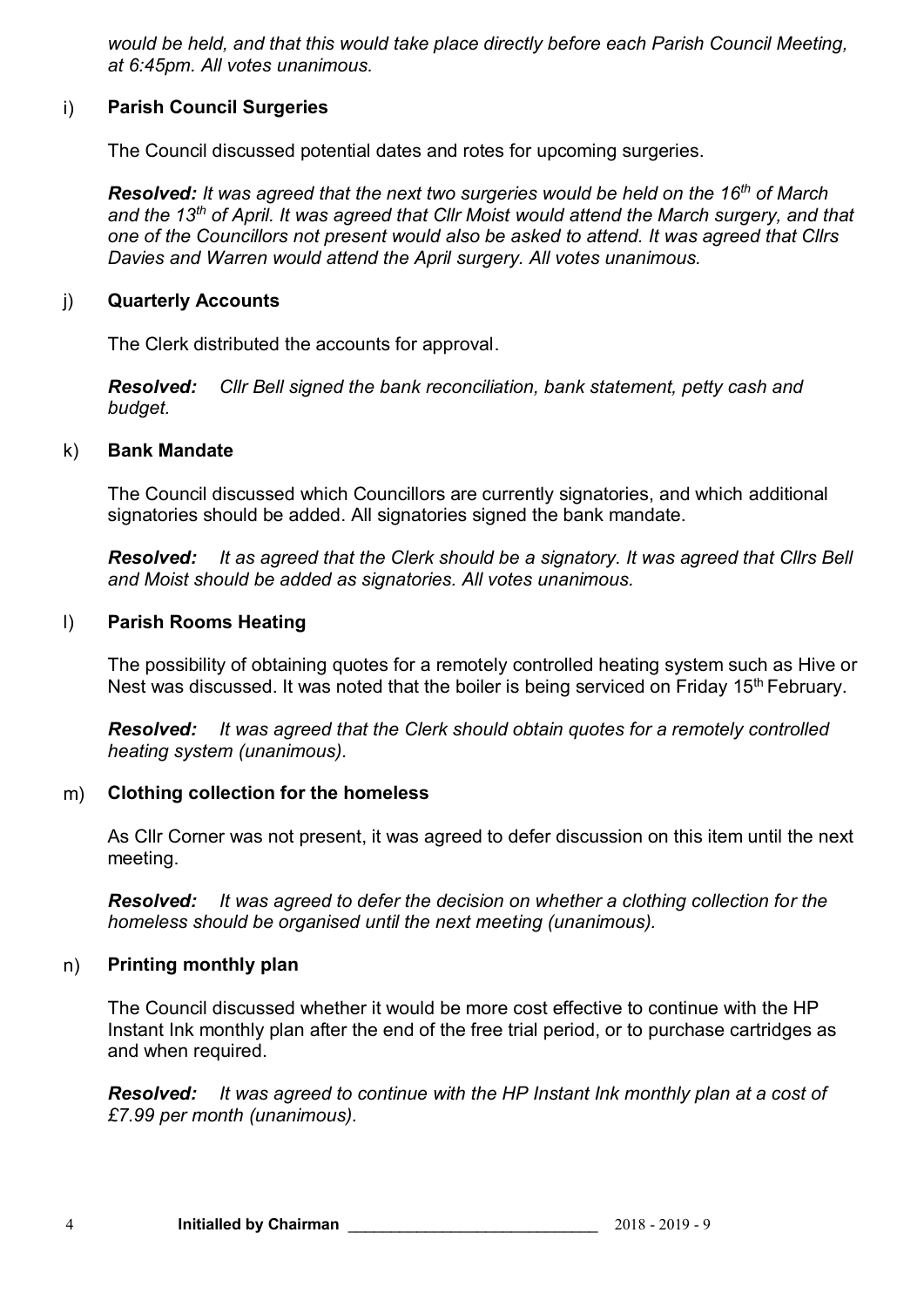#### o) **XLN Broadband**

The Council discussed whether the broadband in the Parish Rooms should be upgraded to fibre, and whether to continue with the current supplier - XLN. The Clerk informed the Council that XLN have refused to update the contact details on the account without the Council committing to a new two-year contract. In light of this, it was agreed that the Clerk should obtain quotes for alternative suppliers.

*Resolved: It was agreed to defer the decision on the broadband supplier until further quotes have been sought (unanimous).*

#### p) **Clerk's Holidays**

The Clerk's requested holiday dates were discussed.

*Resolved: The Clerk's holiday dates of the 18th – 21st of February, and the 11th and 12th of April were agreed (unanimous).*

#### q) **Policy Review**

- Public Participation Policy
- Community Engagement Strategy

*Resolved: It was agreed to adopt The Public Participation Policy and the Community Engagement Strategy (unanimous).*

#### r) **Timetable of training events**

The Council discussed the upcoming training courses and discussed whether any additional Councillors were able to attend. As it is more cost effective, it was agreed that the Clerk should travel to the SLCC Regional Training Seminar by train rather than by car. The Clerk requested that the book Local Councils Explained be purchased, as it is recommended for both the ILCA and CILCA courses.

*Resolved: It was noted that the Clerk is attending the Audit update, Health and Safety, Emergency First Aid and Fire Safety courses. It was noted that Cllrs Harding and Sexton were attending the Emergency First Aid course. It as agreed that no further Councillors would attend these courses. It was agreed that the Clerk should attend the SLCC Regional Training Seminar, and it was agreed to cover the cost of travel via train instead of mileage allowance. It was agreed to purchase the Local Councils Explained book at a cost of £19.99. All votes unanimous.*

#### s) **Grants / fundraising**

A funding opportunity from the People's Postcode Lottery was discussed, and it was noted that although the Parish Council cannot apply, the Millennium Green Trust can.

*Resolved: It was agreed that given the tight deadline Cllrs Bell and Warren should investigate possible projects, and if a potential project is identified, that they should apply on behalf of the Millennium Green Trust (unanimous).*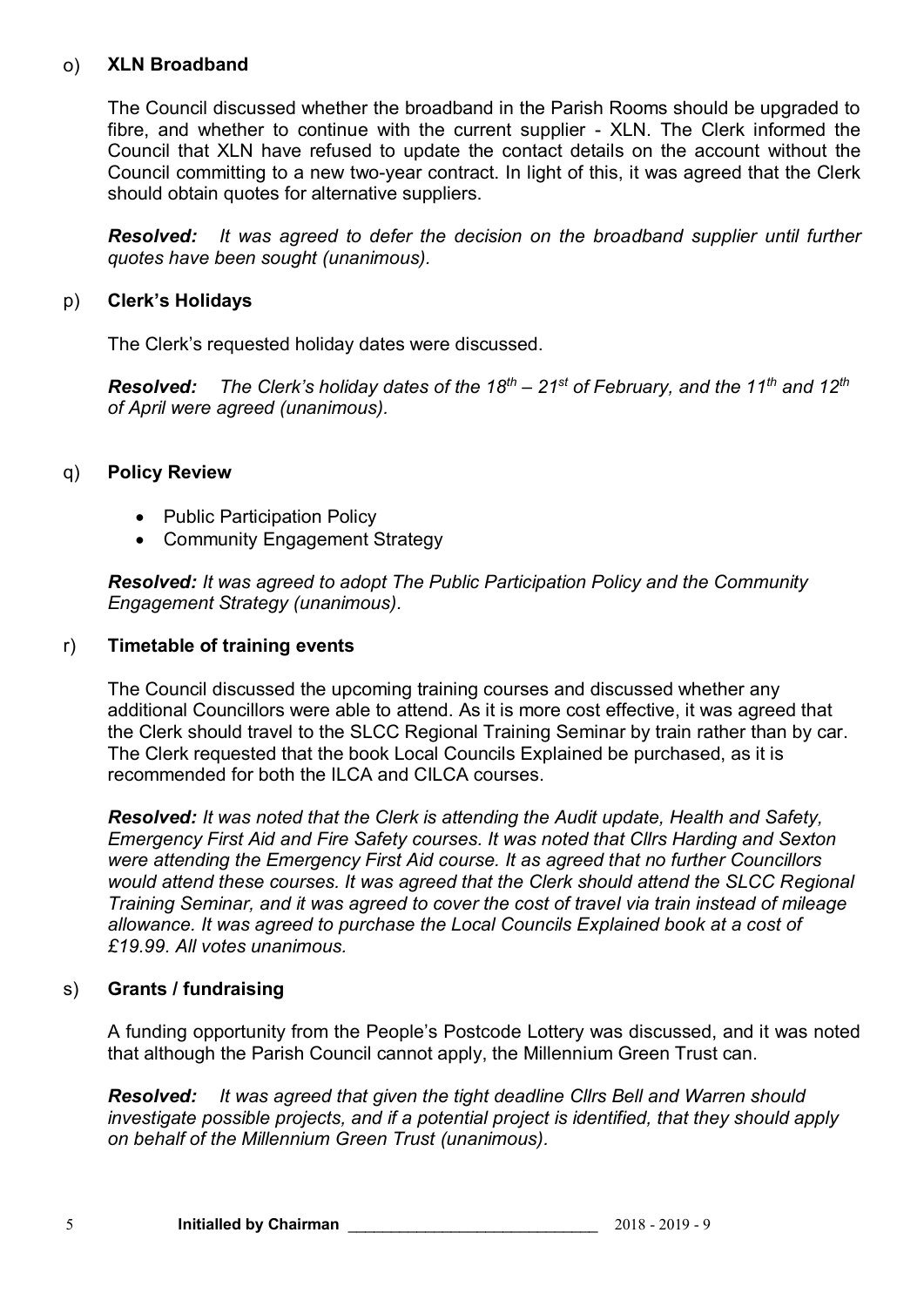| DM/18/03853/TPO | 96 Warkworth Drive<br>Chester-le-Street<br>DH <sub>2</sub> 3TW | Pruning of one Beech tree 4 metres clear of<br>the house (T1) and removal of the first two<br>lower lateral limbs to balance and lift crown<br>over garden of one Beech tree (T2)<br>protected by a tree preservation order. |
|-----------------|----------------------------------------------------------------|------------------------------------------------------------------------------------------------------------------------------------------------------------------------------------------------------------------------------|
|                 |                                                                |                                                                                                                                                                                                                              |

#### *Resolved: To recommend approval.*

#### u) **To consider any planning applications received after the agenda was published.**

| DM/19/00264/FPA | 21 Flodden Close<br><b>Chester-le-Street</b><br>DH <sub>2</sub> 3TD | Proposed front entrance alteration, garage<br>conversion and rear single storey garden<br>room extension replacing conservatory,<br>brick chimney to gable. |
|-----------------|---------------------------------------------------------------------|-------------------------------------------------------------------------------------------------------------------------------------------------------------|
| DM/19/00338/FPA | 18 Hauxley Drive<br>Chester-le-Street<br>DH <sub>2</sub> 3TE        | Proposed front entrance alteration, garage<br>conversion and rear single storey kitchen<br>and garden room extension replacing of<br>existing conservatory. |

*Resolved: To recommend approval.*

## v) **Correspondence received**

- Email from a resident requesting information on litter picks and suggesting that Parish litter picks could form part of Keep Britain Tidy's 'Great British Spring Clean' Campaign.
- Request from the North East War Memorials Project for the Parish to sponsor a page on the website.
- Email from CDALC asking whether the Parish Council would be interested in hosting one of the Local Councils Working Group meetings.
- Letter from resident suggesting that the Parish Council should consider being involved in the Highlights Rural Touring Scheme.

*Resolved: It was agreed to register the Parish litter picks with Keep Britain Tidy. It was agreed to sponsor each of the two Parish related pages on the North East War Memorial Project website and to donate £10 per page. It was agreed to offer to host the Local Councils Working Group meeting. It was agreed that the Clerk should request further information on the Highlights Rural Touring Scheme.*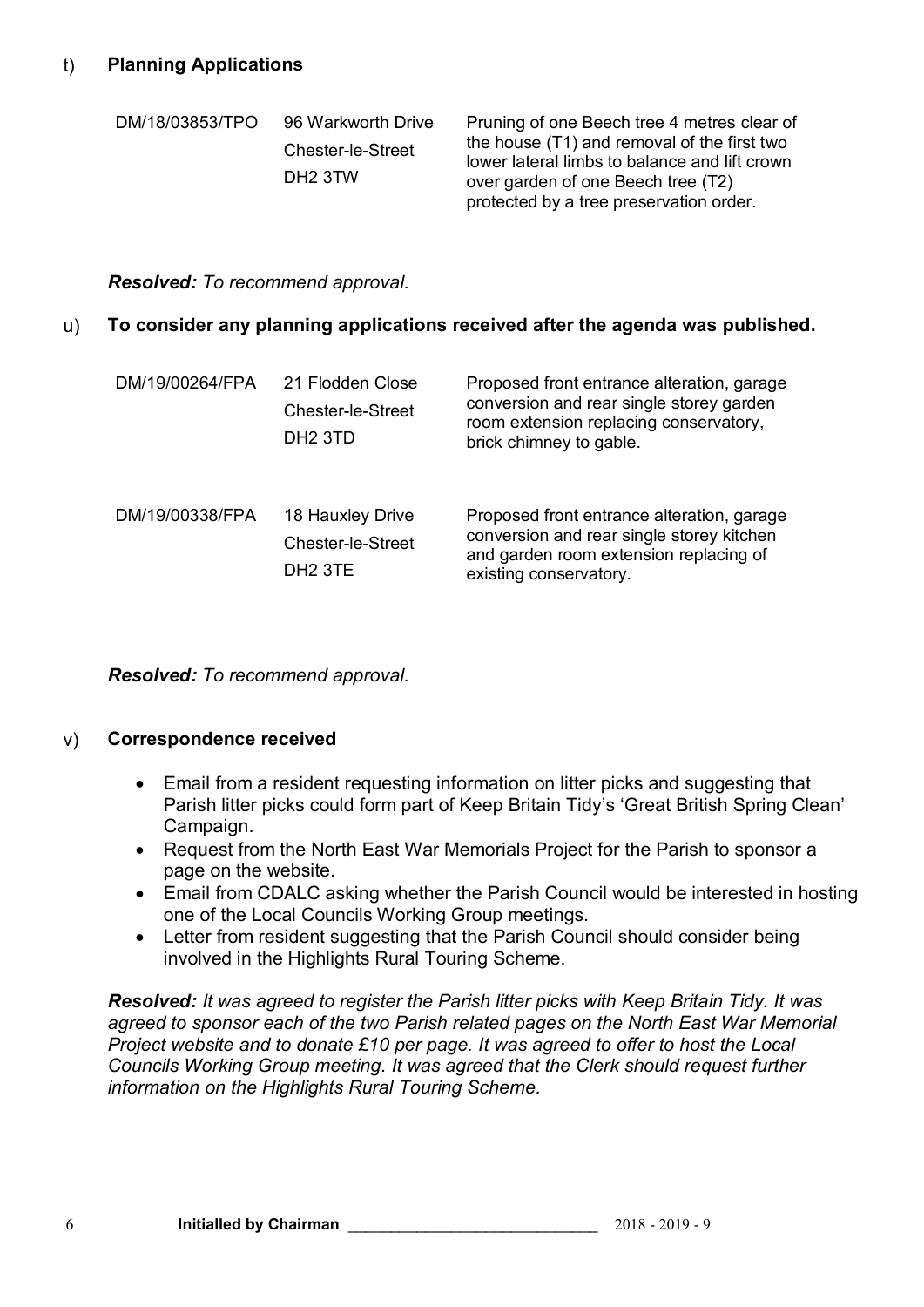#### w) **Correspondence received after agenda published** (to note only)

Reply received by Cllr Foster regarding the visit to the Pitman's Parliament.

#### x) **Clerks Report / Action Log**

The Clerk gave an update on all items on the Action Log not already covered during the meeting. The Clerk informed the Council that the play area is now scheduled to be installed w/c 4<sup>th</sup> of March.

*Resolved: Update noted.*

#### y) **Urgent issues for noting (Clerk to use delegated powers in necessary) and any items Councillors wish to agenda for next meeting**

No issues to note. Cllr Foster requested that the permanent location of WW1 Silhouette be placed on the agenda for the next meeting.